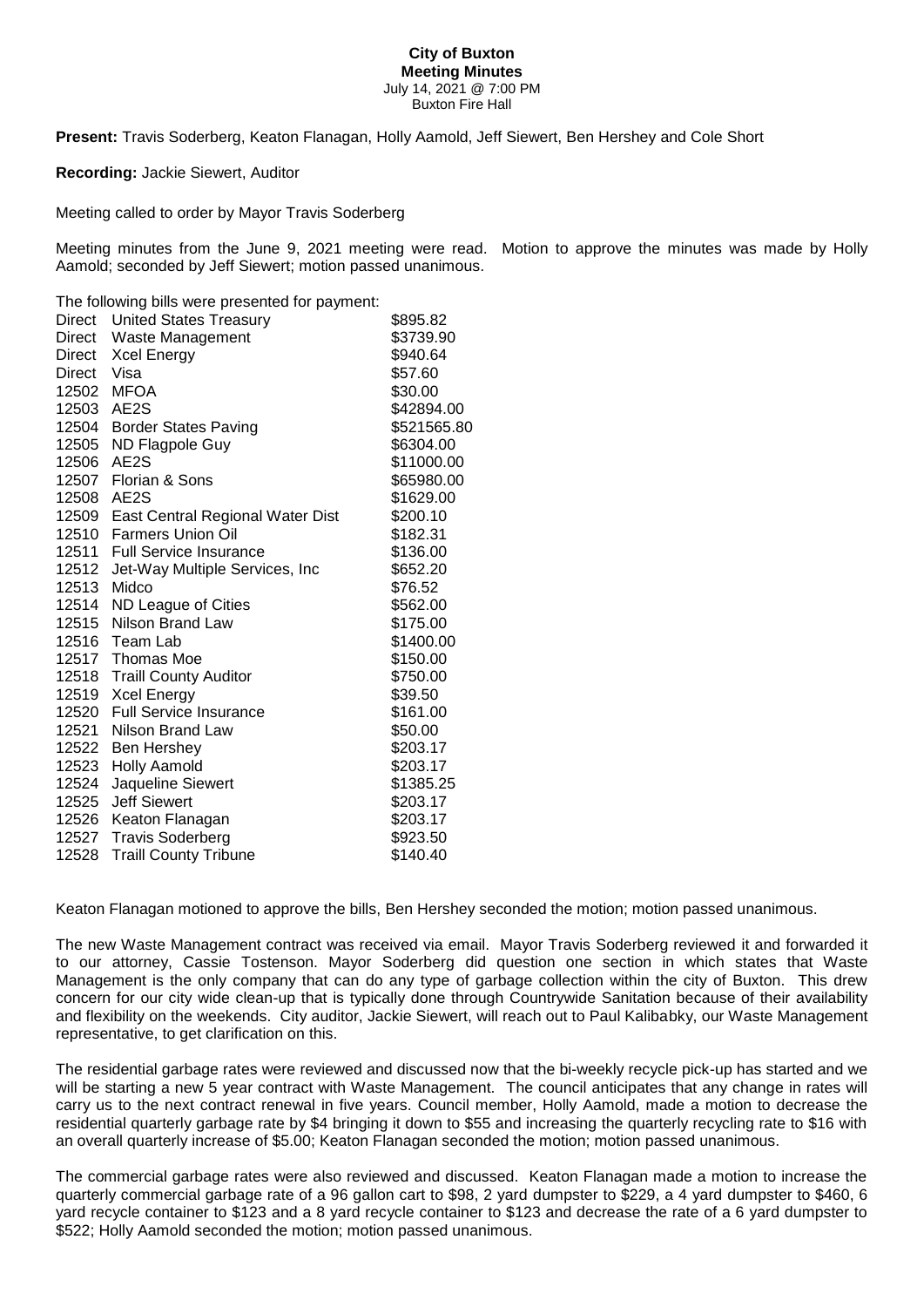A city court date for the unkempt property is scheduled for Tuesday, July 20, 2021 at 10am. It will be held at the Buxton Fire Hall.

Member Jeff Siewert introduced the following Resolution and moved its adoption:

## **RESOLUTION DIRECTING ASSESSMENTS TO BE LEVIED**

Be it resolved by the City Council of the City of Buxton that the City Council has estimated the cost in **STREET IMPROVEMENT DISTRICT 2019-1** and does hereby direct assessments to be levied for the payment of such cost as follows:

|                             | <b>Street Improvement District</b> |
|-----------------------------|------------------------------------|
| <b>Construction Costs</b>   | 521,565.80                         |
| <b>Engineering Services</b> | \$<br>55.294.00                    |
| TOTAL                       | 576,859.80                         |

and that the City Auditor be authorized, and she is hereby directed to notify the Chairman of the Special Assessment Commission and shall certify to the Chairman of the Special Assessment Commission the items of the total cost set forth herein.

| Date Adopted: 7/14/2021                                                   |
|---------------------------------------------------------------------------|
| Introduced by: Jeff Siewert                                               |
| Seconded by: Holly Aamold                                                 |
| Members Present: Jeff Siewert, Holly Aamold, Keaton Flanagan, Ben Hershey |
| For Jeff Siewert, Holly Aamold, Keaton Flanagan, Ben Hershey              |
| Against: None                                                             |
| Absent:<br>None                                                           |

Mayor Travis Soderberg stated that they are continuing to work on the final punch list for the water drainage improvement project. There will be another pay app once all of that is completed.

The ditch south of County Road 21 needs to be cleaned out. Mayor Soderberg sent an email to BNSF inquiring on them cleaning it out since it is their property. Two bids were received for the cleaning of the ditch, Florian and Son's and Anderson Excavating, although, until Mayor Soderberg receives word from BNSF nothing will be awarded.

Ben Hershey stated that there is a lot of silt from the project in the culvert by his house. Mayor Travis Soderberg will reach out the Mike Bibow, of AE2S to have all of the culverts inspected for any silt that needs to be cleaned out.

The streets seem to be good and we are receiving a lot of good comments about them. There is one culvert up north on Broadway that could have been lengthened before the street was paved. It doesn't pose an immediate problem at this time but it will be monitored.

The flag memorial dedication turned out great. The weather was great and there was a great attendance. We are still waiting on the arrival of one of the eagles for the top. Once both have been received they will be installed.

The mosquito fogger is up and running. The town was sprayed Friday night before BIG day.

Mayor Travis Soderberg hired Florian and Son's Excavating to spread the millings in the alleys and on the lagoon road since they were already in town spreading millings for the Buxton Children's Center on their parking area. Florian's are going to get some additional millings to be placed on the alley behind the Barn N Grill. The lagoon road is looking great as the millings are settling.

Tom Anderson requested that some trees be trimmed in the alleyways prior to snow removal. There are some areas that make it difficult for the equipment to pass through smoothly. The council is requesting that all homeowners inspect the trees near the roadways and especially the alleyways prior to snow removal for an easier access for snow removal equipment.

Mayor Travis Soderberg received a call last month in regards to a plugged sewer line near the construction site of the Wheeler property. Jet-Way was called in the flush out the line. Jet-Way inadvertently stopped at the wrong new construction site, although, upon inspection of that sewer line they found a piece of asphalt that was actually disrupting the flow of toilet paper through the line. They moved the asphalt to the side. Once at the right property Jet-Way found that that sewer line was completely plugged. They cleaned it out.